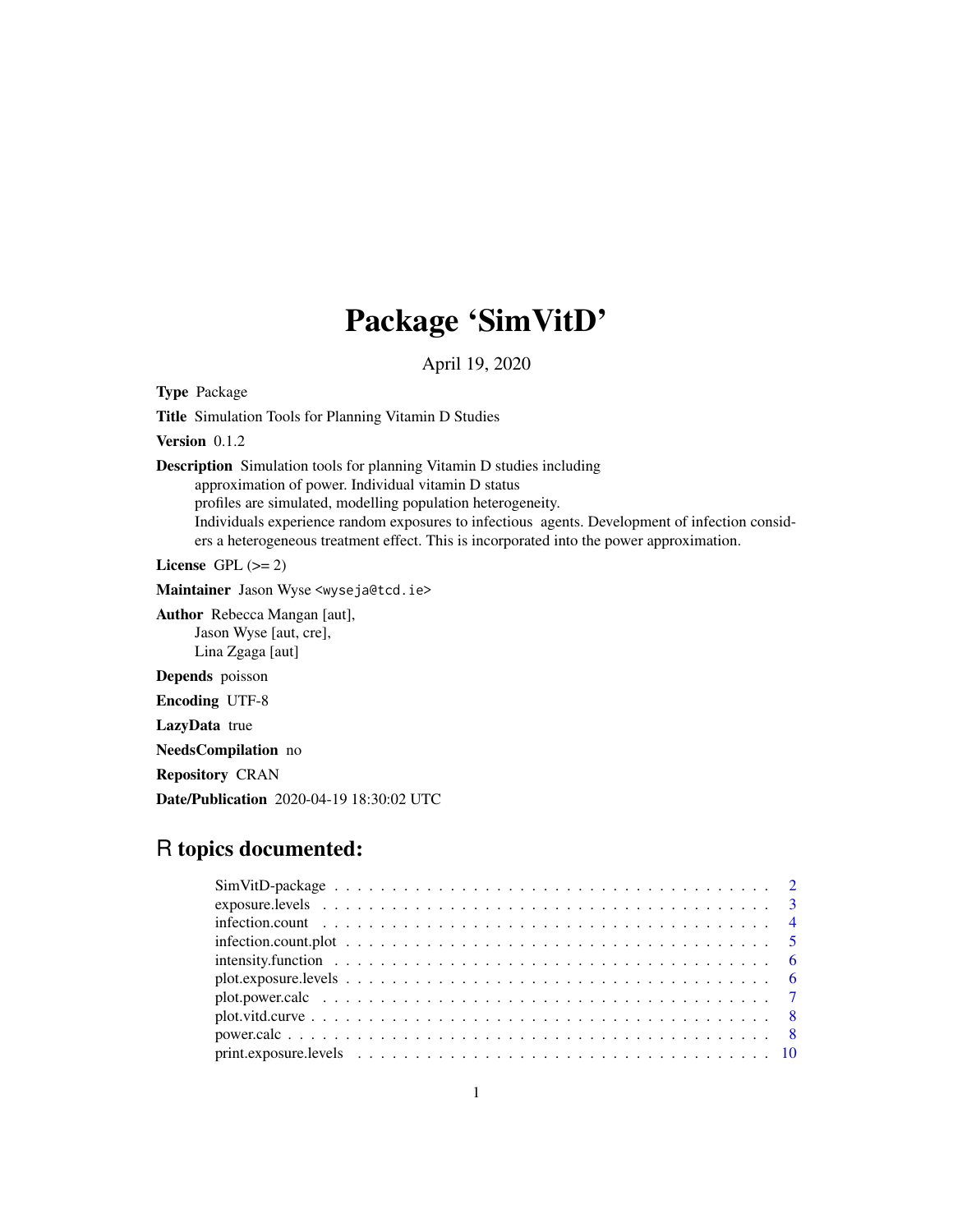## <span id="page-1-0"></span>2 SimVitD-package

| Index | 18 |
|-------|----|

SimVitD-package *Simulation Tools for Vitamin D studies.*

## **Description**

Simulation tools for planning vitamin D studies including power estimation. Population heterogeneity in vitamin D status is modelled by simulating individual vitamin D status profiles. Indviduals are assumed to be exposed randomly to an infectious agent. Exposures are simulated at the individual level. Development of infection from exposure is radomly simulated, with the probability of infection being modulated by the individual's vitamin D status at time of exposure. Power estimates are calculated, accounting for heterogeneous treatment effects within individuals.

## Details

| Package:  | SimVitD     |
|-----------|-------------|
| Type:     | Package     |
| Version:  | 1.0.1       |
| Date:     | 2019-06-14  |
| License:  | $GPL (= 2)$ |
| LazyLoad: | yes         |

Power calculations in SimVitD proceed by simulating many realisations of a study. Within each study, individuals' vitamin D status trajectories and potential exposures and protections from infections are simulated separately. This is akin to a microsimualation. The core steps of the simulation approach being proposed are:

(i) simulation of an individual's vitamin D status trajectory

(ii) simulation of an individual's exposures to infectious agents

(iii) determination of the probability of developing infection at each exposure time, dependent on an individual's vitamin D status at exposure

(iv) simulation of contracting an infection at conditional on step (iii).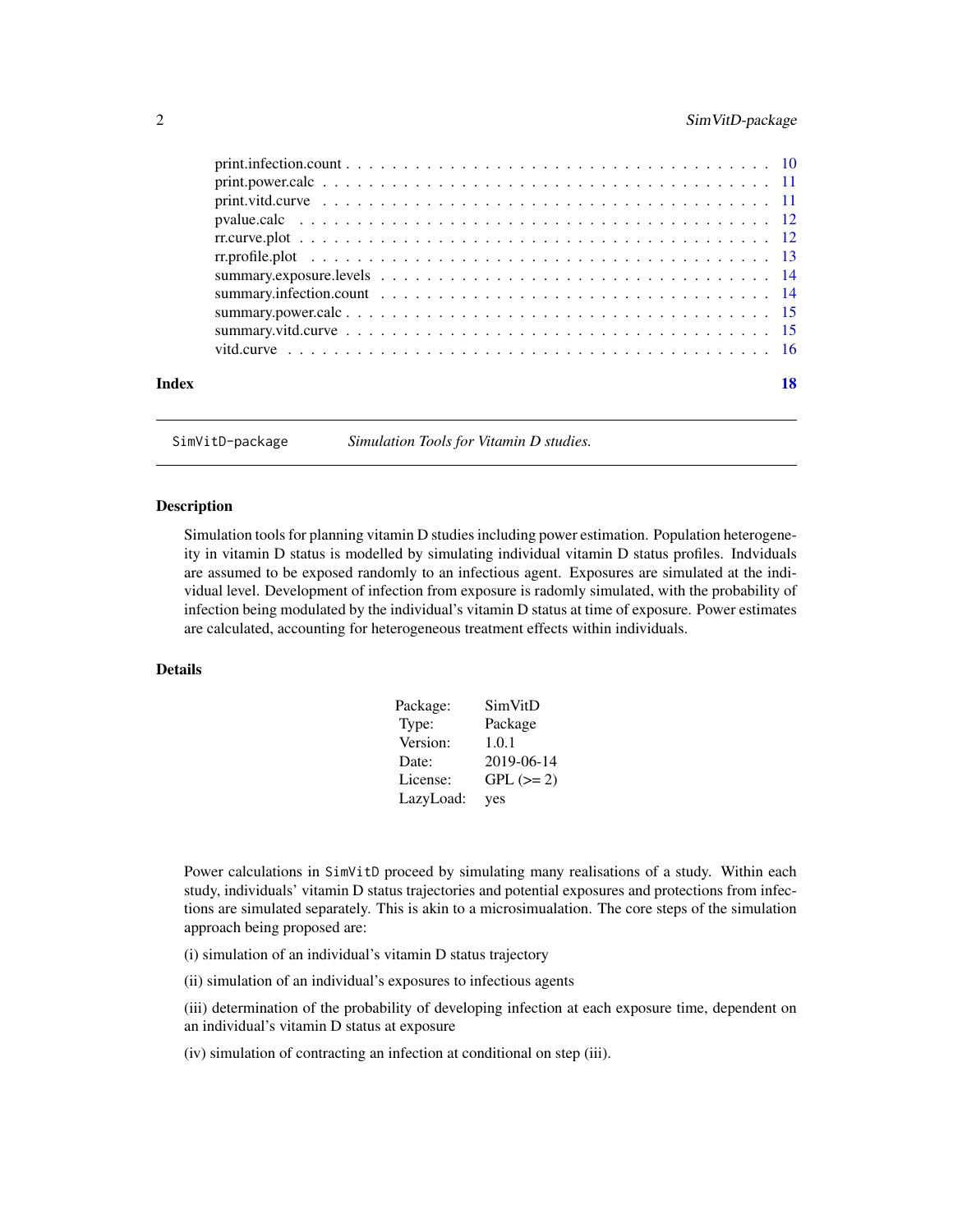#### <span id="page-2-0"></span>exposure.levels 3

There is functionality to carry out estimation of the power of detecting differences between different types of supplementation schemes. This can be expanded to aid in study planning and design.

The fuctions [vitd.curve](#page-15-1) and [exposure.levels](#page-2-1) and the accompanying documentation provide a gateway into the simulation tools. Estimation of the power of detecting differences in treatment effects are based on microsimulation; a proposed study is simulated a large number of times and within each of these studies individual vitamin D status profiles are generated to reflect variability in the population. The package considers immunoprotective effects of vitamin D; within each study, exposures to an infectious agent are simulated for each individual. For each exposure, the immune response modulated by the individual's vitamin D status is also simulated. The resulting datasets of cases/non-cases provide the basis for empirical power estimation.

#### Author(s)

Rebecca Mangan, Jason Wyse, Lina Zgaga

#### Examples

```
# simulate individual Vitamin D profiles
indprofiles <- vitd.curve( N=10, type="placebo" )
# make a plot of all these profiles
plot( indprofiles )
# intensity function for exposures to infection
intensfun <- intensity.function( summer.rate=0.1, winter.rate=0.9 )
# exposure times
expos <- exposure.levels( indprofiles, rate=2, intensfun, end=2 )
# plot of exposures on top of Vitamin D profiles
plot( expos )
# infection calculation
infect <- infection.count( expos )
# plot infection points on top of exposure points
infection.count.plot( expos, infect )
```
<span id="page-2-1"></span>exposure.levels *Generate exposures to infectious agent and vitamin D status*

#### **Description**

[exposure.levels](#page-2-1) creates a list of the exposures to an infectious agent and the status of vitamin D at the time of each exposure for each participant in a group of size N. The exposure times are simulated from a non homogeneous poisson process.

```
exposure.levels( x, rate, intensity.func = intensity.function(), end = 1 )
```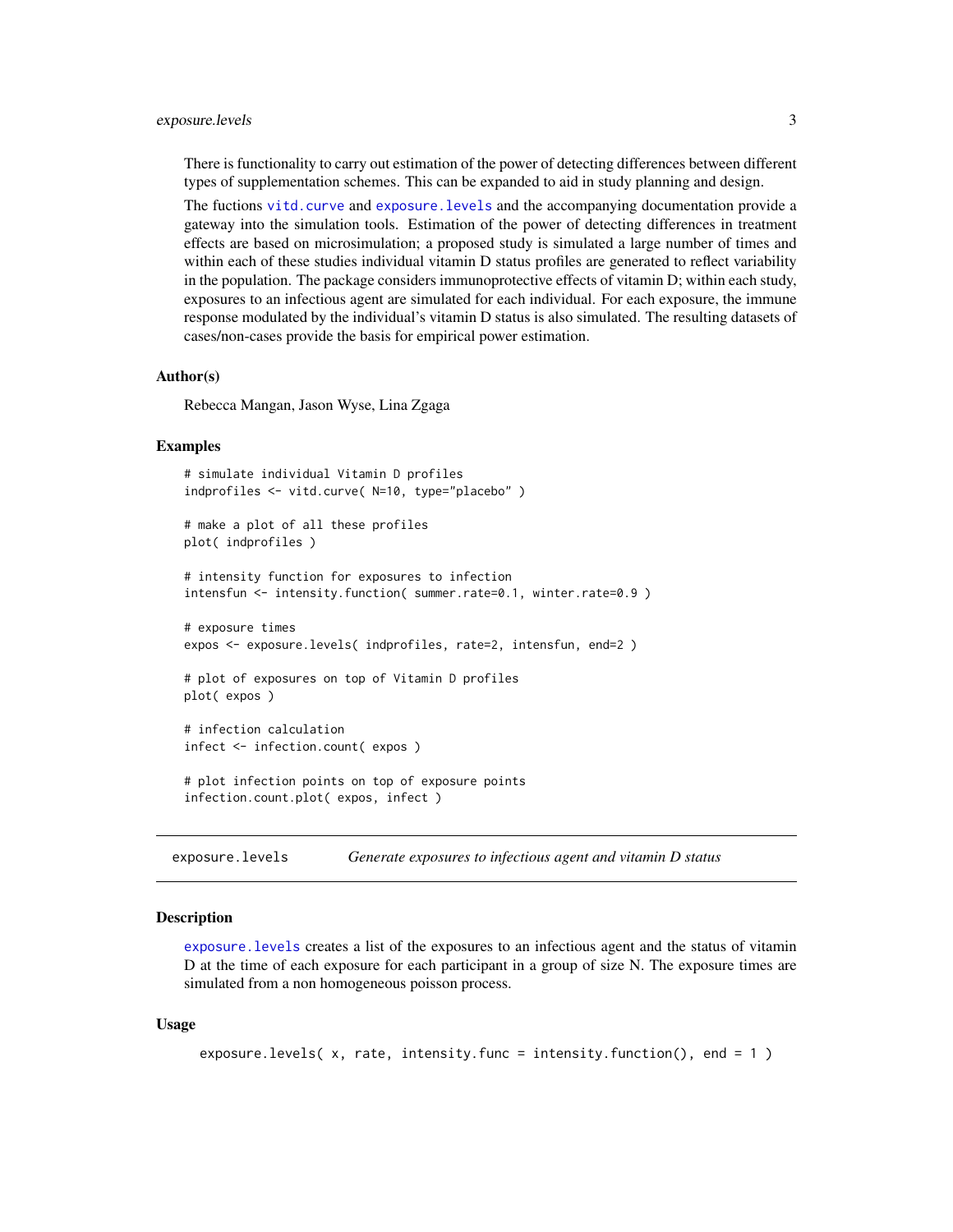## <span id="page-3-0"></span>Arguments

| x    | An object of class vitd. curve.                                                                                                                                                                                                                            |
|------|------------------------------------------------------------------------------------------------------------------------------------------------------------------------------------------------------------------------------------------------------------|
| rate | numeric, mean number of exposures per week, the rate at which exposures occur<br>in the equivalent homogeneous Poisson process.                                                                                                                            |
|      | intensity. Func A function that takes time as sole argument and returns value between 0 and<br>1, scaling the rate argument. For example, exposures may be higher at certain<br>times for seasonal infections. Input to nhpp function see poisson package. |
| end  | Numeric, when the study ends.                                                                                                                                                                                                                              |

## Value

[exposure.levels](#page-2-1) returns an object of class exposure.levels that is a list. The list has the following slots.

| exposures | The exposure times to infection for each participant in the group of size N.               |
|-----------|--------------------------------------------------------------------------------------------|
| levels    | The vitamin D staus levels for each participant at the time of exposure to infec-<br>tion. |

<span id="page-3-1"></span>

| infection.count | Generate whether a participant contracted a infection at exposure |
|-----------------|-------------------------------------------------------------------|
|                 | times.                                                            |

## Description

Generates probabilities of developing infection, the relative risk and whether a participant becomes infected or not at exposure times.

## Usage

infection.count( expos, baseline =  $0.03$ , RR = 3, holding.time = 2, lohi.vit =  $c(10, 70)$ )

| expos        | An object of class exposure. levels.                                                                                                                                                                      |
|--------------|-----------------------------------------------------------------------------------------------------------------------------------------------------------------------------------------------------------|
| baseline     | Numeric, baseline prevalence of developing infection at any exposure time.<br>Probability of developing infection when a participant has maximum (fully re-<br>plete) vitamin D levels.                   |
| <b>RR</b>    | Numeric, the relative risk of the study. The difference between becoming in-<br>fected at highest and lowest vitamin D levels.                                                                            |
| holding.time | Numeric, the mean number of weeks for after becoming infected when the par-<br>ticipant can not become re-infected. Times are simulated independently from an<br>exponential distribution with this mean. |
| lohi.vit     | A vector of length 2 giving the level at which a participant is considered to have<br>insufficient and sufficient vitamin D status levels.                                                                |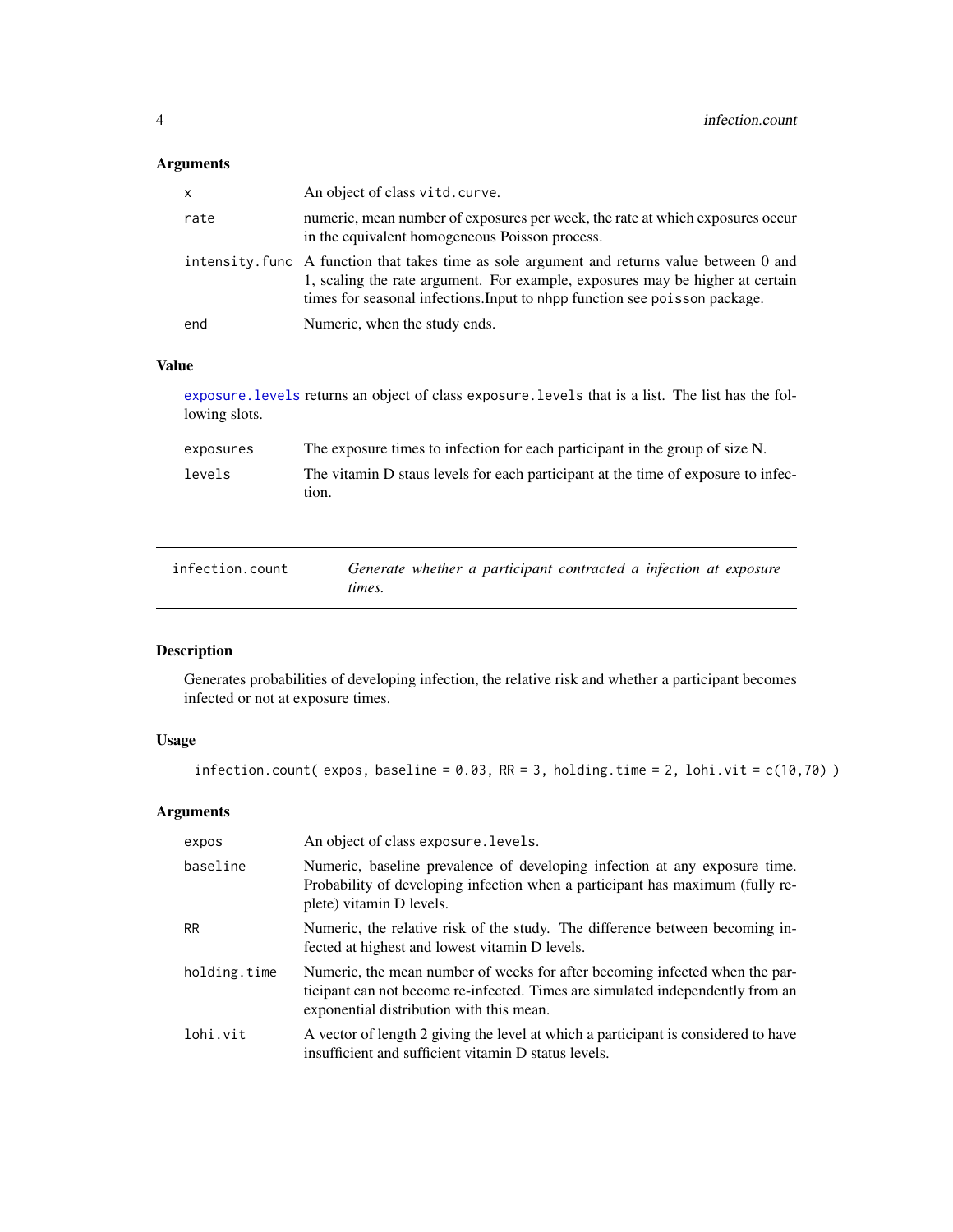## <span id="page-4-0"></span>infection.count.plot 5

## Value

[infection.count](#page-3-1) returns an object of class infection.count that is a list. The list has the following slots.

| baseline     | The baseline prevalence of disease.                                                                                              |
|--------------|----------------------------------------------------------------------------------------------------------------------------------|
| <b>RR</b>    | The relative risk of the study.                                                                                                  |
| inflection   | The inflection points of the relative risk curve.                                                                                |
| probs        | Matrix, the probability of developing infection at each exposure time for each<br>participant.                                   |
| relativerisk | Matrix, the relative risk of infection at each exposure time for each participant.                                               |
| infection    | Matrix, 1 if participant was infected at the corresponding exposure time, 0 if<br>participant was not infected at exposure time. |
| count        | Number of infections for each participant over the course of the study.                                                          |
| mean         | The mean number of infections for the group over the course of the study.                                                        |
|              |                                                                                                                                  |

infection.count.plot *Plotting the times of disease on the vitamin D curves.*

## Description

Plot whether a participant was disease or not as points on top of the vitamin D curves plotted from plot.vitd.curve.

## Usage

infection.count.plot( expos, infect, pch = 20, cex = 1.5, col = "blue" )

| expos  | An object of class exposure. Levels.                                                    |
|--------|-----------------------------------------------------------------------------------------|
| infect | An object of class infection.count.                                                     |
| pch    | Integer, specifying symbol for the points.                                              |
| cex    | Numeric, value giving the amount by which plotting the points should be mag-<br>nified. |
| col    | Character, value for the colour of the points.                                          |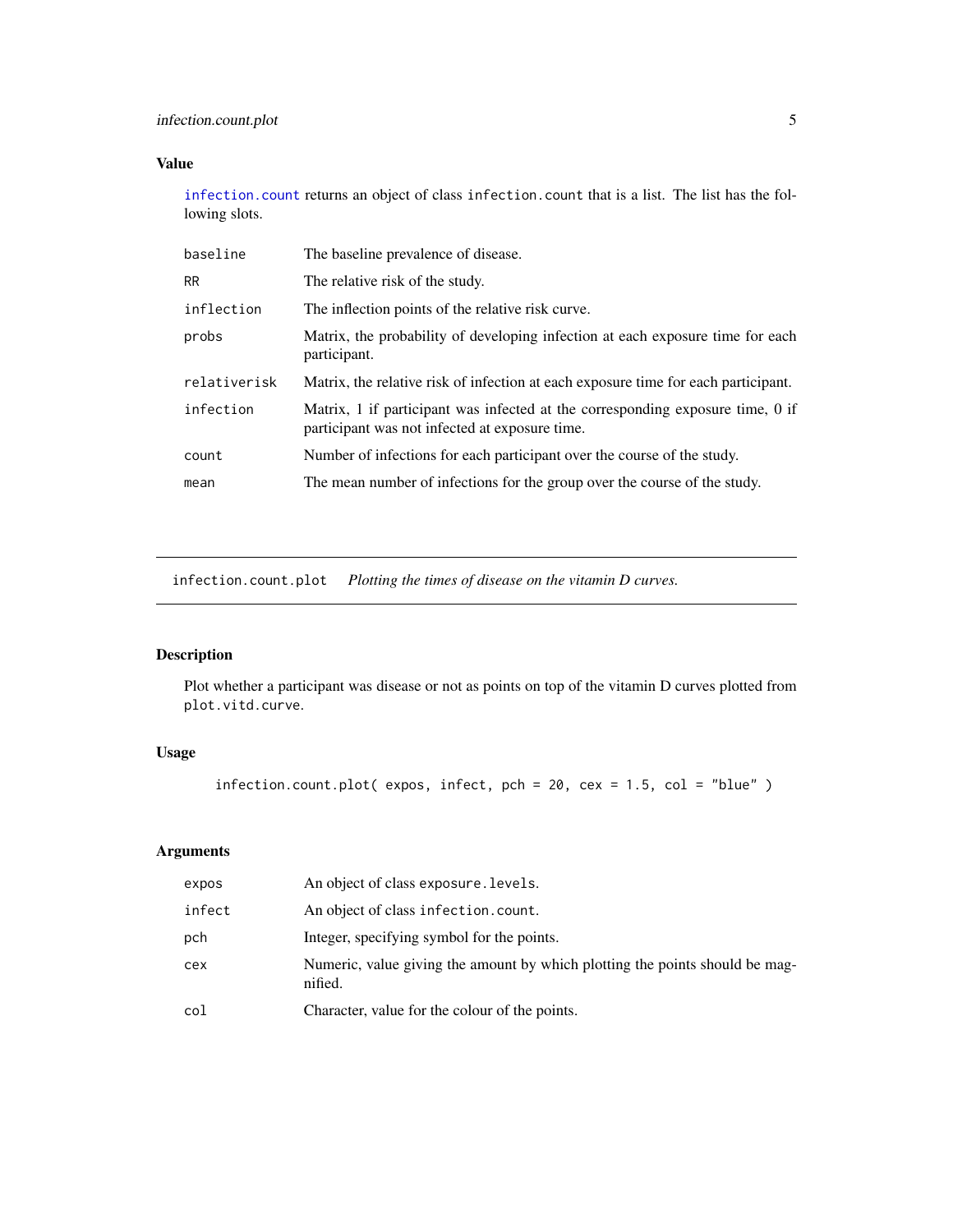<span id="page-5-1"></span><span id="page-5-0"></span>Generates intensity function, function with time as sole argument, used as input to nhhp.event.times function from poisson package

#### Usage

```
intensity.function( summer.rate = 0, winter.rate = 1, flu = TRUE)
```
#### Arguments

| summer.rate | Numeric value bwteeen 0 and 1, the rate at which exposures occur in summer<br>months.                                                                                                   |
|-------------|-----------------------------------------------------------------------------------------------------------------------------------------------------------------------------------------|
| winter.rate | Numeric value between 0 and 1, the rate at which exposures occur in winter<br>months.                                                                                                   |
| flu         | Logical argument. TRUE: to define winter months as flu season (Sep-May in<br>Northern Hemisphere, Mar-Nov in Southern Hemisphere), FALSE: to have con-<br>stant exposure rate all year. |

#### Value

[intensity.function](#page-5-1) returns a function that takes time as sole argument and returns value between 0 and 1, the returned function acts as intensity.func for input to [exposure.levels](#page-2-1).

plot.exposure.levels *Plotting the exposures to infection on the vitamin D curves.*

#### Description

Plot the exposures to infection as points on top of the vitamin D curves plotted from plot. vitd. curve.

```
## S3 method for class 'exposure.levels'
plot( x, pch = 1, cex = 1.3, col = "red", ... )
```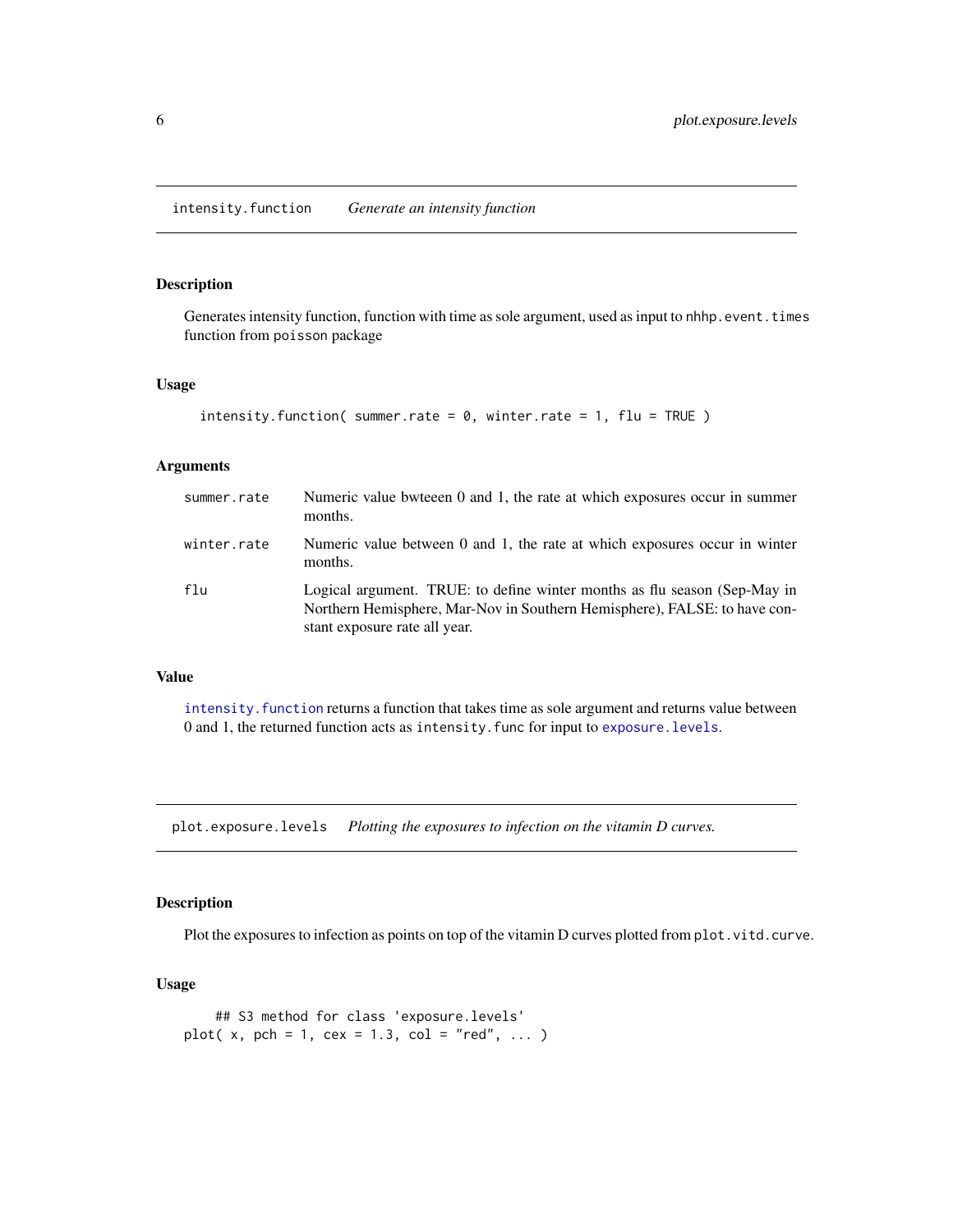## <span id="page-6-0"></span>plot.power.calc 7

## Arguments

| $\mathsf{x}$ | An object of class exposure. levels.                                                    |
|--------------|-----------------------------------------------------------------------------------------|
| pch          | Integer, specifying symbol for the points.                                              |
| cex          | Numeric, value giving the amount by which plotting the points should be mag-<br>nified. |
| col          | Character, value for the colour of the points.                                          |
| .            | Additional arguments to be passed to the plot function.                                 |

plot.power.calc *Plotting a power.calc object*

## Description

Plot the power between two groups as the number of participants and the relative risk vary.

## Usage

```
## S3 method for class 'power.calc'
plot(x, col = "hotpink", lwd = 1.5, lty = 1,ylab = "power", x.legend = NULL, y.legend = NULL,
    main.legend = ", legend.size = 1, ... )
```

| $\times$    | An object of class power.calc.                                                                            |
|-------------|-----------------------------------------------------------------------------------------------------------|
| col         | Character, value for the colour of the line.                                                              |
| lwd         | Numeric, a value for the line width.                                                                      |
| lty         | Numeric, a value for the line type.                                                                       |
| ylab        | A title for the y-axis.                                                                                   |
| x.legend    | Numeric, a value for the x position of the legend. If not given, tries to default to<br>a sensible value. |
| y.legend    | Numeric, a value for the y position of the legend. If not given, tries to default to<br>a sensible value. |
| main.legend | Character, a title for the legend.                                                                        |
| legend.size | Numeric, a value for the size of the legend.                                                              |
| $\ddotsc$   | Additional arguments to be passed to the plot function.                                                   |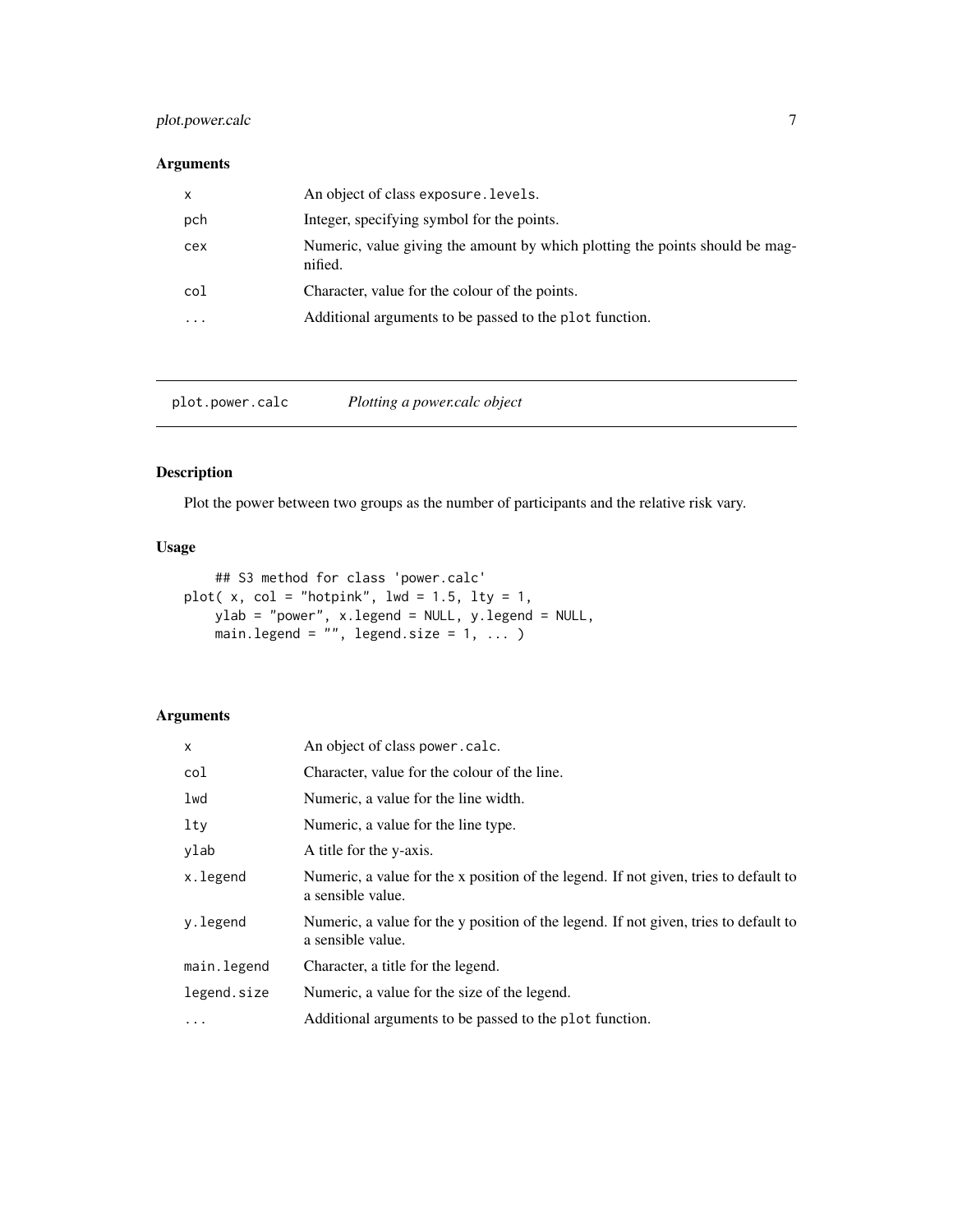<span id="page-7-0"></span>plot.vitd.curve *Plotting a vitd.curve object*

#### Description

Plot the vitamin D curves for a group of size N.

## Usage

```
## S3 method for class 'vitd.curve'
plot( x, main = " ", xlab = " ", ylab = "25 Hydroxy Vitamin D", ... )
```
## Arguments

| X    | An object of class vitd. curve.            |
|------|--------------------------------------------|
| main | Main title for the plot.                   |
| xlab | A title for the x-axis.                    |
| ylab | A title for the y-axis.                    |
|      | Additional arguments to the plot function. |
|      |                                            |

<span id="page-7-1"></span>

| power.calc | Generate the power to detect the difference between two groups |  |
|------------|----------------------------------------------------------------|--|
|            |                                                                |  |

#### Description

generates a value for the power between two groups

#### Usage

```
power.calc( num.participants, num.sims, test.type, sig.level = 0.05,
                      vitdcurves.placebo, vitdcurves.treatment,
                      baseline = 0.03, RR = 3,
                      rate = 1, intensity.func = intensity.extreme,
                      holding.time = 2, mc.error = 1, lohi.vit = c(10,70) )
```

|  |  | num.participants |  |
|--|--|------------------|--|
|  |  |                  |  |

|           | Numeric, the number of participants in each group to calculate the power for.                                                                                                                                                                                       |
|-----------|---------------------------------------------------------------------------------------------------------------------------------------------------------------------------------------------------------------------------------------------------------------------|
| num.sims  | Numeric, the number of simulations of the study to run.                                                                                                                                                                                                             |
| test.tvpe | Character, one of 'proportions', 'count', 'crossover'. The type of test you would<br>like to calculate the power for. If 'crossover' then placebo.group is ignored and<br>treatment, group should contain curves constructed using one of the crossover<br>options. |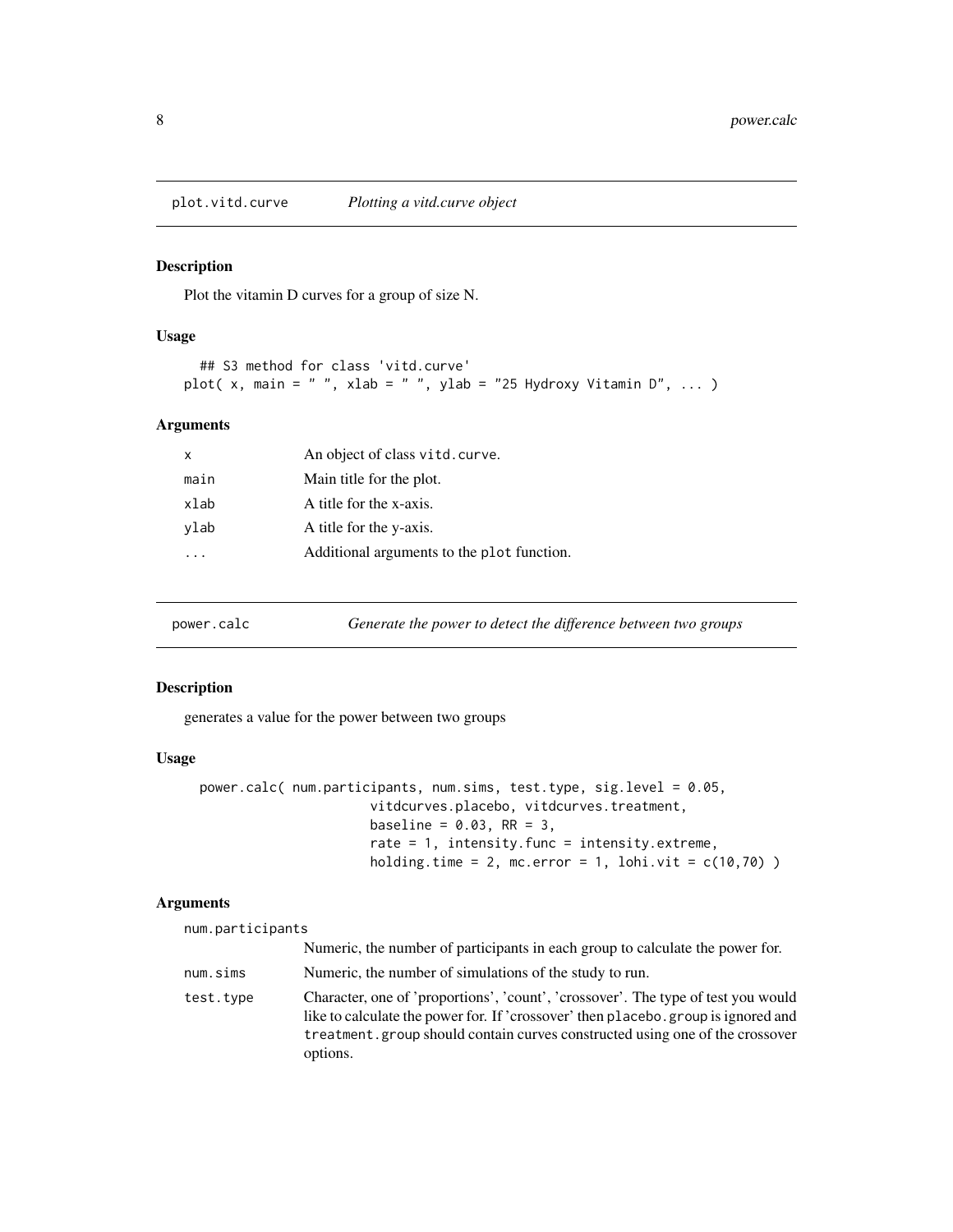## <span id="page-8-0"></span>power.calc 9

| sig.level            | Numeric between 0 and 1, the significance level used to test for a statistically<br>significant difference between the groups.                               |  |
|----------------------|--------------------------------------------------------------------------------------------------------------------------------------------------------------|--|
| vitdcurves.placebo   |                                                                                                                                                              |  |
|                      | An object of class vitd. curve.                                                                                                                              |  |
| vitdcurves.treatment |                                                                                                                                                              |  |
|                      | An object of class vitd. curve.                                                                                                                              |  |
| baseline             | Numeric, baseline prevalence of getting diseased at any exposure time. Proba-<br>bility of getting diseased when a participant has maximum vitamin D levels. |  |
| <b>RR</b>            | Numeric, the relative risk of the study. The difference between getting diseased<br>at highest and lowest vitamin D levels.                                  |  |
| rate                 | Numeric, mean number of exposures per week, the rate at which exposures oc-<br>cur in the equivalent homogeneous Poisson process.                            |  |
|                      | intensity. func A function that takes time as sole argument and returns value between 0 and 1,<br>input to nhpp function see poisson package.                |  |
| holding.time         | Numeric, the mean number of weeks for the holding time.                                                                                                      |  |
| mc.error             | Number of times to repeat the experiment at each num.participants value to<br>explore Monte Carlo error.                                                     |  |
| lohi.vit             | Inflection points of the relative risk curve used in infection.count.                                                                                        |  |

## Details

If test.type is equal to crossover then vitdcurves.placebo is ignored and vitdcurves.treatment should contain curves constructed using one of the crossover options. If test.type is equal to proportions and num.participants is small, warning messages from prop.test may appear.

#### Value

[power.calc](#page-7-1) returns an object of class power.calc that is a list. The list has the following slots.

| test.type | The type of study the power has been calculated on.                                |
|-----------|------------------------------------------------------------------------------------|
| baseline  | The baseline prevalence for disease.                                               |
| RR        | The relative risk of the study.                                                    |
| Npergroup | The number of participants per group in the study.                                 |
| MC.rep    | Number of repetitions of experiment to approximate Monte Carlo error.              |
| Power     | A length (RR) x mc. error x length (Npergroup) array of estimated power<br>values. |

## Examples

```
# simulate placebo group
placebo <- vitd.curve( N = 10, type = "placebo" )
# simulate treatment group
treatment <- vitd.curve( N = 10, type = "dynamic-dose" )
```
# intensity function for exposures to infection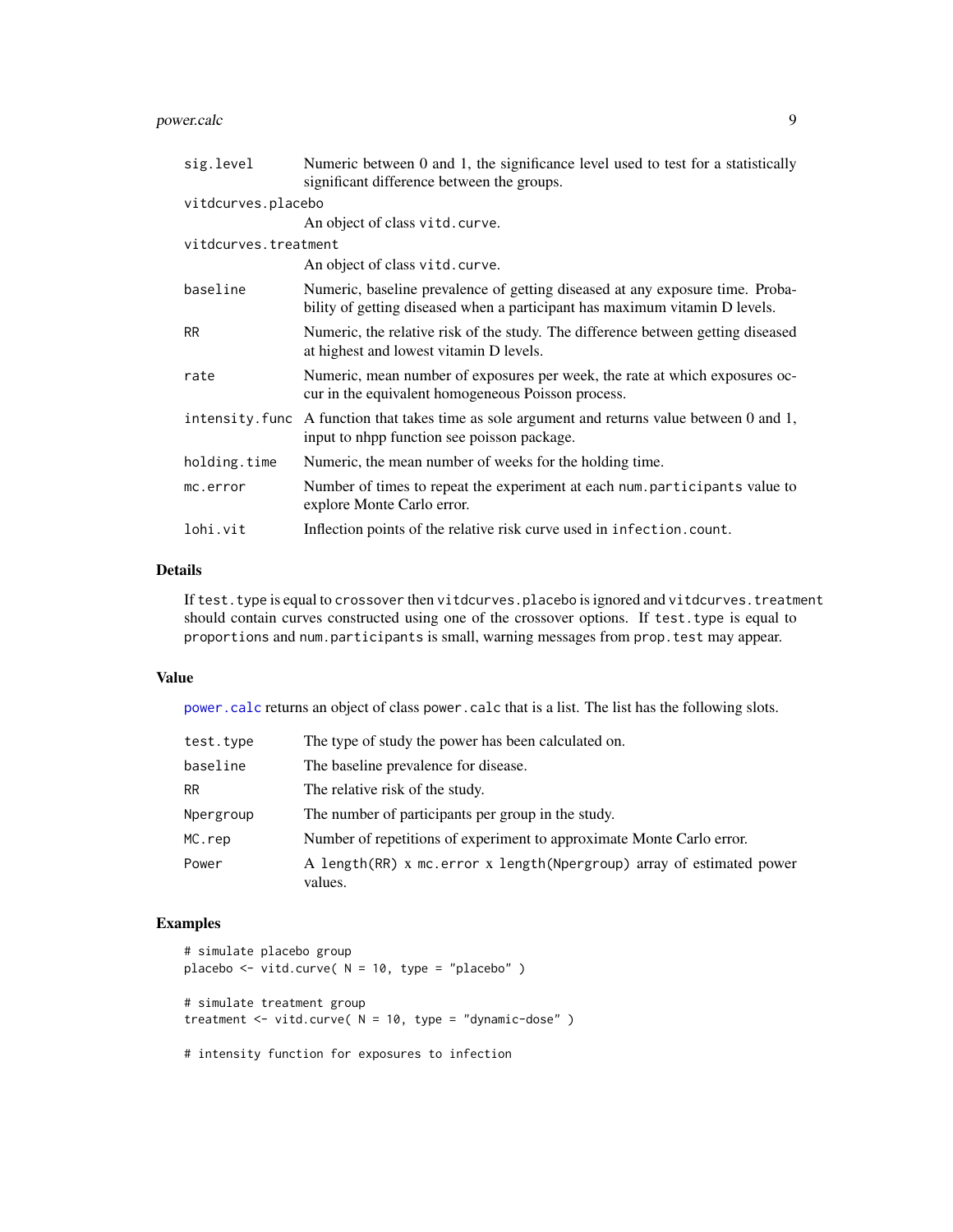```
intensfun \le intensity. function( summer. rate = 0, winter. rate = 1)
# calculate power: example only- run for much larger num.sims
pow \leq power.calc( num.participants = c(10, 20, 30),
       num.sims = 10, test.type = 'count',
       vitdcurves.placebo = placebo, vitdcurves.treatment = treatment,
       baseline = 0.03, RR = c(2,3,4), rate = 1, intensity. func = intensfun )
### NOT RUN ###
# approximate the Monte Carlo error in estimation of the power-- takes longer to run
#pow <- power.calc( num.participants = c(10,20,30),
# snum.sims = 100, test.type = 'count',
# vitdcurves.placebo = placebo, vitdcurves.treatment = treatment,
# baseline = 0.03, RR = c(2,3,4), rate = 1,
# intensity.func = intensfun, mc.error = 10 )
# plot power curves
plot( pow, xlab = "n", x.legend = 10, y.legend = 1, main.legend = "Relative Risk" )
```
print.exposure.levels *Print summary of an exposure.levels object.*

#### Description

Print a summary of a exposure.levels object.

#### Usage

```
## S3 method for class 'exposure.levels'
print(x, \ldots)
```
#### Arguments

| $\mathsf{x}$ | An object of class exposure. Levels.         |
|--------------|----------------------------------------------|
| $\cdots$     | Optional arguments to lower level functions. |

print.infection.count *Print a summary of a infection.count object*

#### **Description**

Print a summary of a infection.count object.

```
## S3 method for class 'infection.count'
print(x, \ldots)
```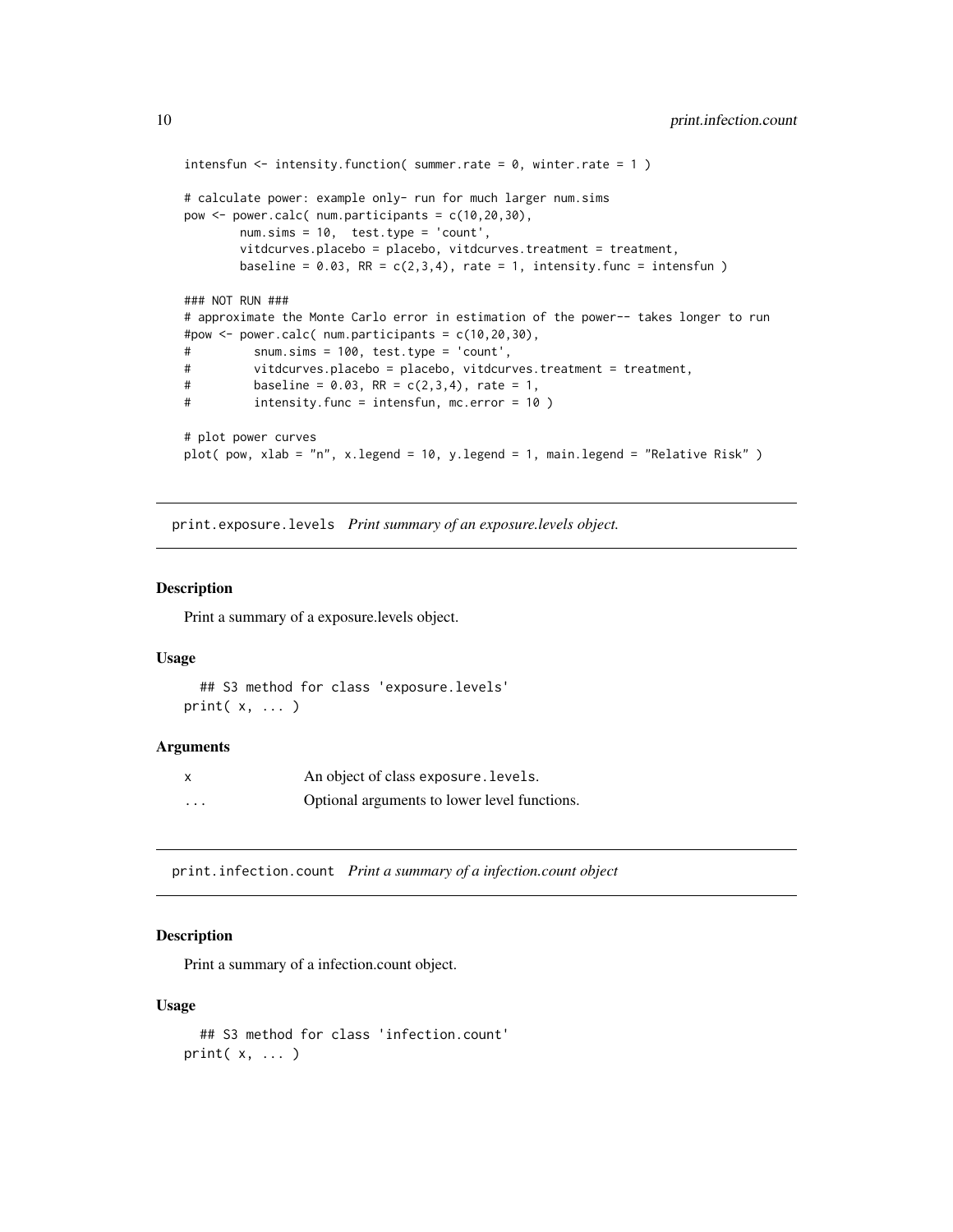## <span id="page-10-0"></span>print.power.calc 11

## Arguments

| $\mathsf{x}$ | An object of class infection.count.          |
|--------------|----------------------------------------------|
| $\cdots$     | Optional arguments to lower level functions. |

print.power.calc *Summary of a power.calc object*

## Description

Print a summary of a power.calc object.

## Usage

```
## S3 method for class 'power.calc'
print( x, ... )
```
## Arguments

| $\boldsymbol{\mathsf{x}}$ | An object of class power.calc.               |
|---------------------------|----------------------------------------------|
| $\cdots$                  | Optional arguments to lower level functions. |

print.vitd.curve *Print summary of a vitd.curve object*

## Description

Print a summary of a vitd.curve object.

## Usage

```
## S3 method for class 'vitd.curve'
print( x, ... )
```

| x        | An object of class vitd. curve.              |
|----------|----------------------------------------------|
| $\cdots$ | Optional arguments to lower level functions. |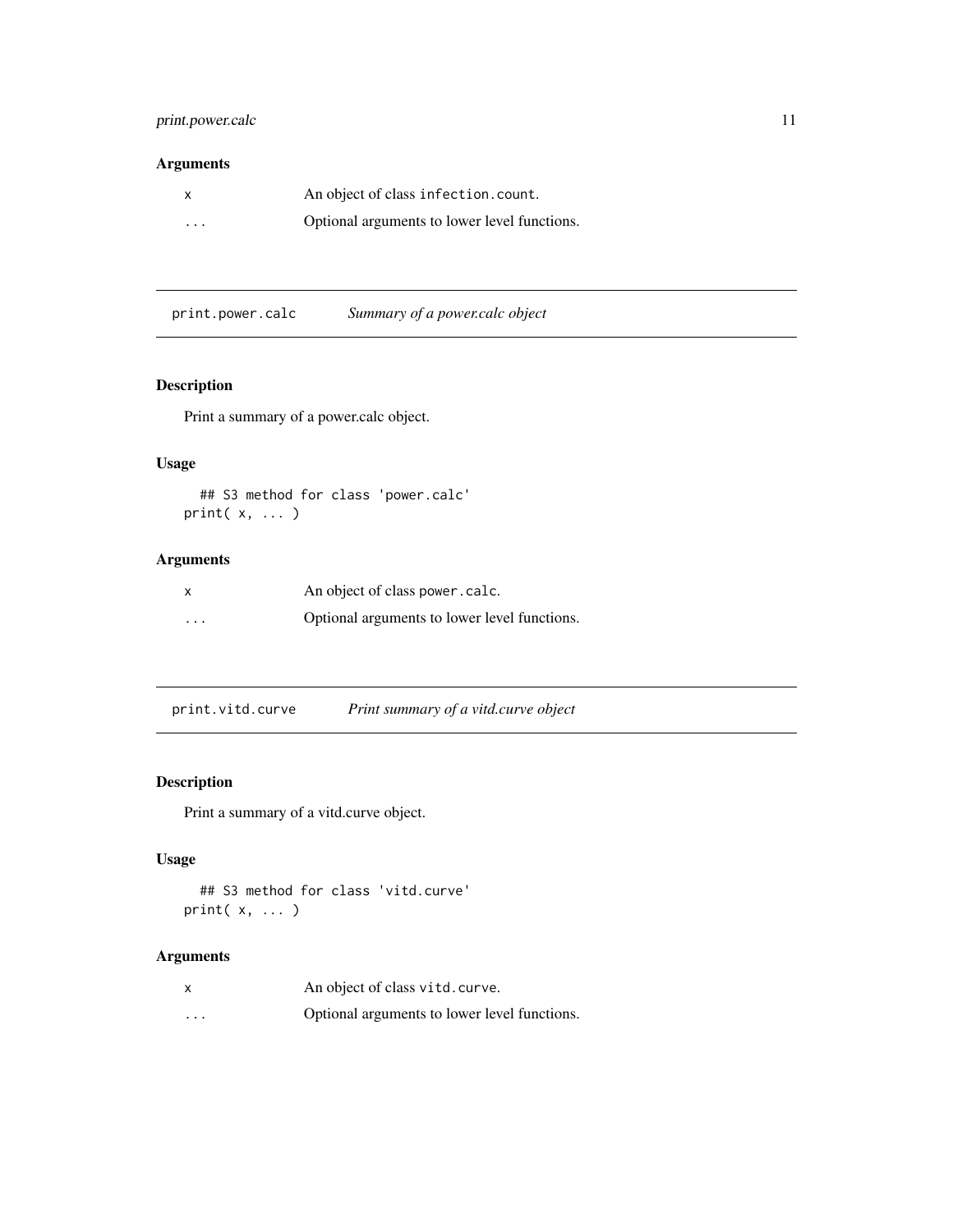<span id="page-11-1"></span><span id="page-11-0"></span>

Generates a pvalue to test for a statistically significant difference between two groups.

## Usage

```
pvalue.calc( placebo.infection, treatment.infection, test.type )
```
## Arguments

| placebo.infection   |                                                                                                                      |
|---------------------|----------------------------------------------------------------------------------------------------------------------|
|                     | An object of class infection.count.                                                                                  |
| treatment.infection |                                                                                                                      |
|                     | An object of class infection.count.                                                                                  |
| test.type           | Character, one of 'proportions', 'crossover', 'count'. The type of test you would<br>like to calculate a pvalue for. |

#### Value

[pvalue.calc](#page-11-1) returns a list with the summary from the test and the pvalue.

rr.curve.plot *Plotting the relative risk curve for vitamin D status.*

## Description

Plot the relative risk curve for vitamin D with exposure points and whether a participant developed infection at that exposure time.

```
rr.curve.plot( expos, infect, main = NULL, xlab = "25 Hydroxy Vitamin D",
                   ylab = "RR", col = "red", pch = 1, cex = 1)
```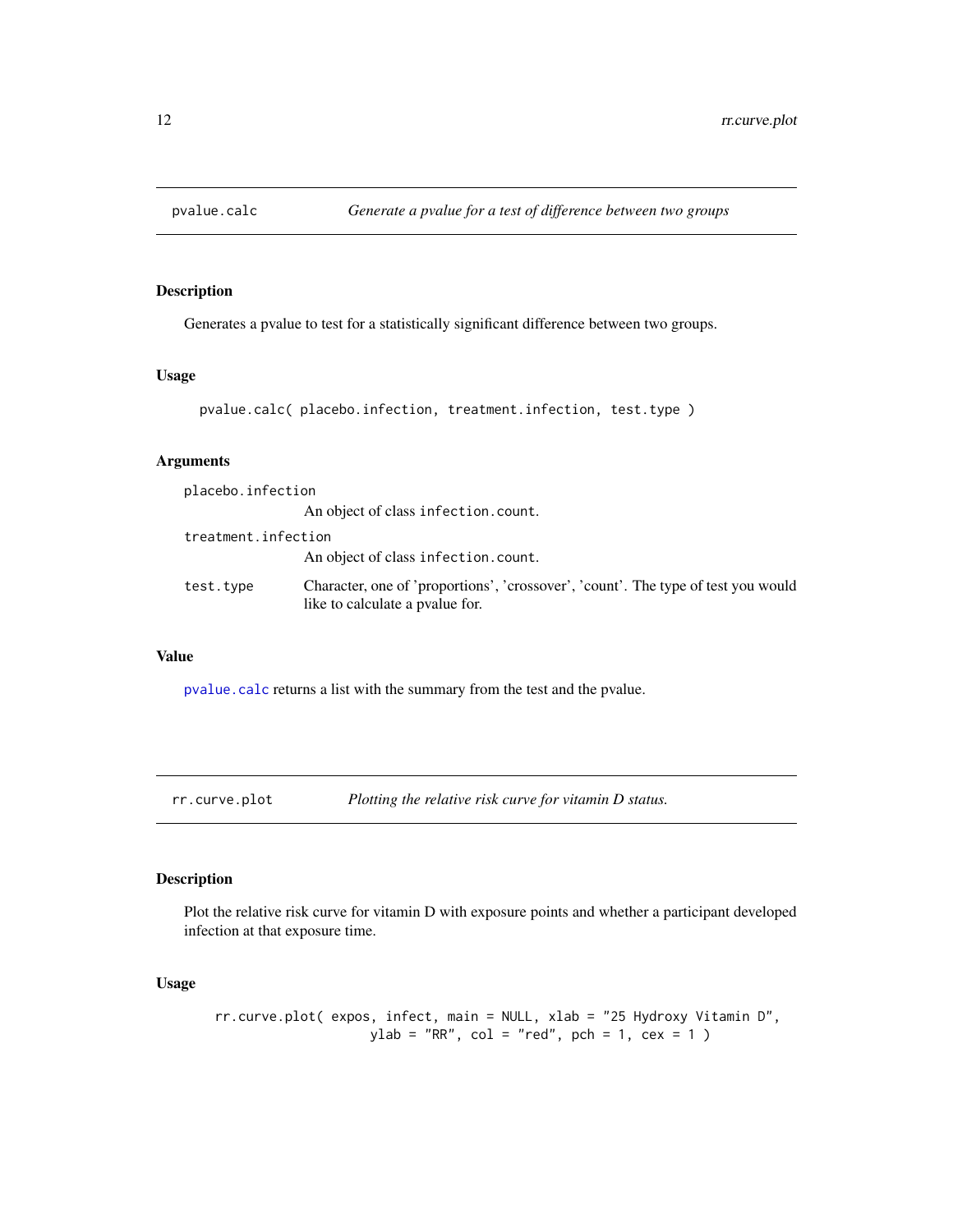## <span id="page-12-0"></span>rr.profile.plot 13

#### Arguments

| expos  | An object of class exposure. levels.                                                    |
|--------|-----------------------------------------------------------------------------------------|
| infect | An object of class infection.count.                                                     |
| main   | Main title for the plot.                                                                |
| xlab   | A title for the x-axis.                                                                 |
| ylab   | A title for the y-axis.                                                                 |
| col    | Character, value for the colour of the points.                                          |
| pch    | Integer, specifying symbol for the points.                                              |
| cex    | Numeric, value giving the amount by which plotting the points should be mag-<br>nified. |

rr.profile.plot *Plotting a vitamin D profile and relative risk curve for vitamin D.*

#### Description

Plot a vitamin D status profile for a single participant and the relative risk curve for vitamin D (with exposure times and whether a participant was infected at that exposure time) side by side.

## Usage

rr.profile.plot( vitdcurves, expos, infect )

## Arguments

| vitdcurves | An object of class vitd. curve.      |
|------------|--------------------------------------|
| expos      | An object of class exposure. Levels. |
| infect     | An object of class infection.count.  |

## Examples

```
# simulate vitamin D profiles
profiles <- vitd.curve( N = 10, type = "placebo" )
```
# intensity function for exposures to infection intensfun <- intensity.function( summer.rate=0.1, winter.rate=0.9 )

```
# simulate exposure times
expos <- exposure.levels( profiles, rate=2, intensfun, end=2 )
```

```
# simulate disease
infection <- infection.count( expos )
```

```
# plot
rr.profile.plot( profiles, expos, infection )
```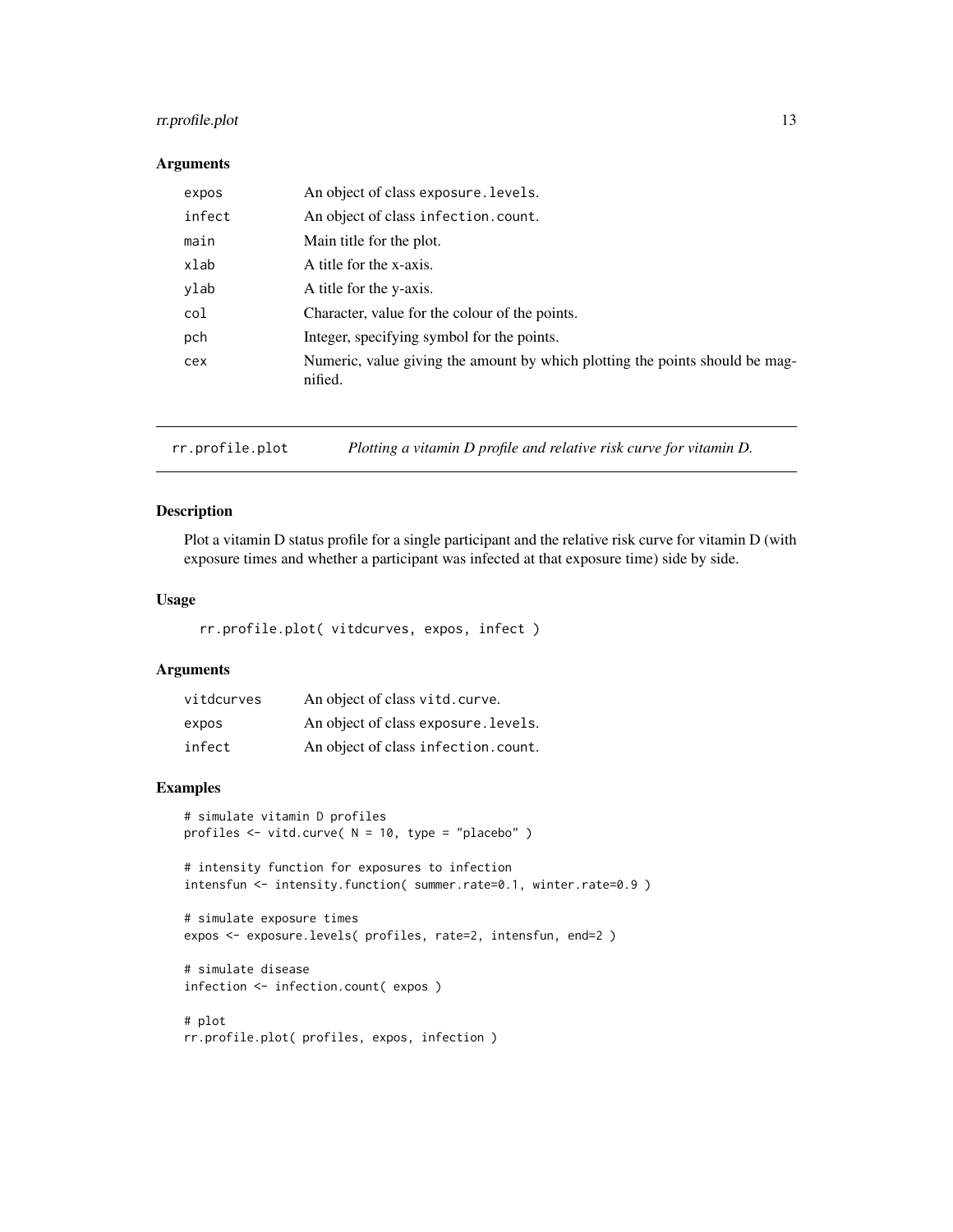<span id="page-13-0"></span>summary.exposure.levels

*Summary of a vitd.curve object*

## Description

Print a summary of a exposure.levels object.

## Usage

```
## S3 method for class 'exposure.levels'
summary( object, ... )
```
## Arguments

| object   | An object of class exposure. levels.         |
|----------|----------------------------------------------|
| $\cdots$ | Optional arguments to lower level functions. |

summary.infection.count

*Summary of a infection.count object*

## Description

Print a summary of a infection.count object.

### Usage

```
## S3 method for class 'infection.count'
summary( object, ... )
```

| object                  | An object of class infection.count.          |
|-------------------------|----------------------------------------------|
| $\cdot$ $\cdot$ $\cdot$ | Optional arguments to lower level functions. |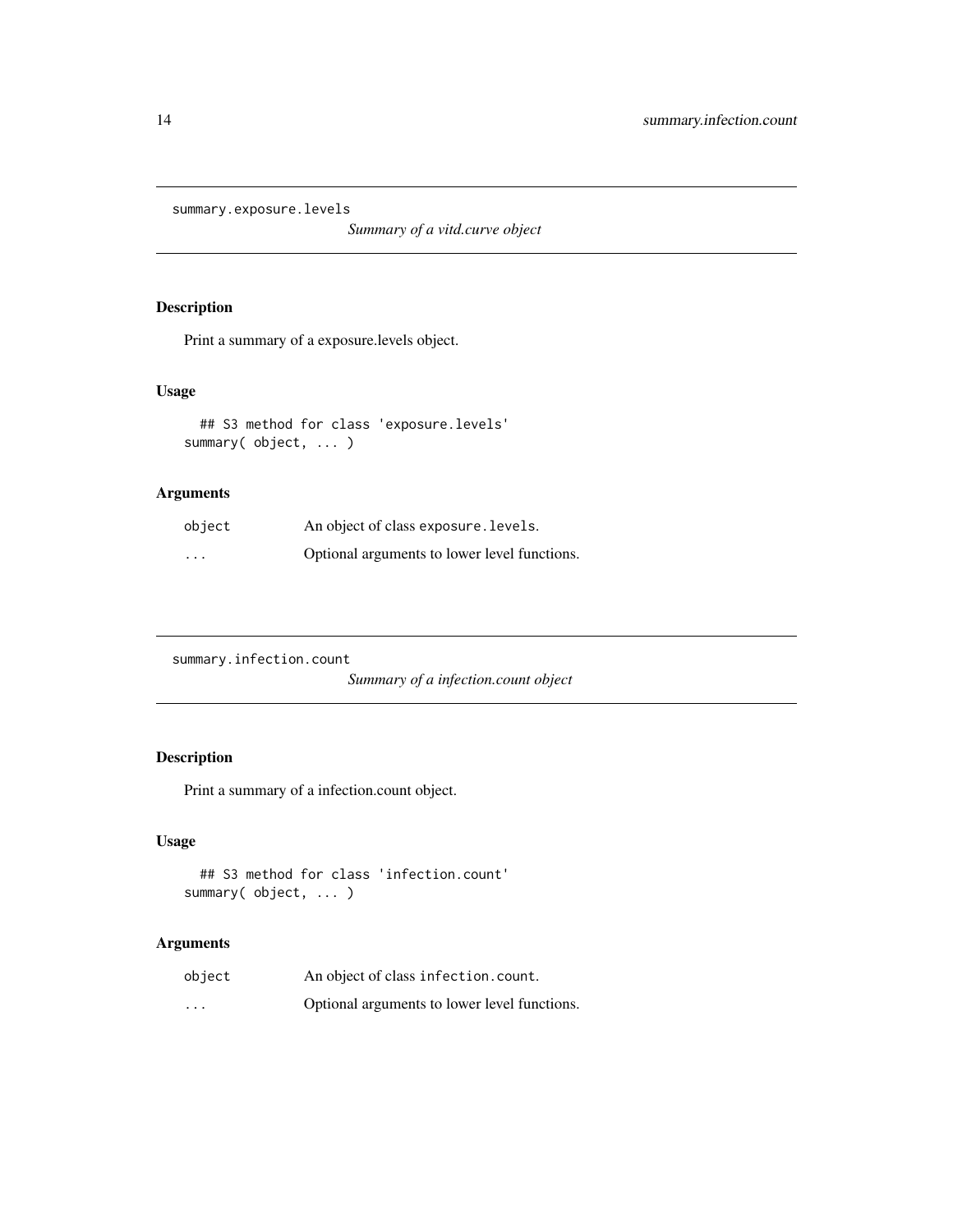<span id="page-14-0"></span>Print a summary of a power.calc object.

## Usage

```
## S3 method for class 'power.calc'
summary( object, ... )
```
## Arguments

| object   | An object of class power . calc.             |
|----------|----------------------------------------------|
| $\cdots$ | Optional arguments to lower level functions. |

summary.vitd.curve *Summary of a vitd.curve object*

## Description

Print a summary of a vitd.curve object.

## Usage

```
## S3 method for class 'vitd.curve'
summary( object, ... )
```

| object                  | An object of class vitd. curve.              |
|-------------------------|----------------------------------------------|
| $\cdot$ $\cdot$ $\cdot$ | Optional arguments to lower level functions. |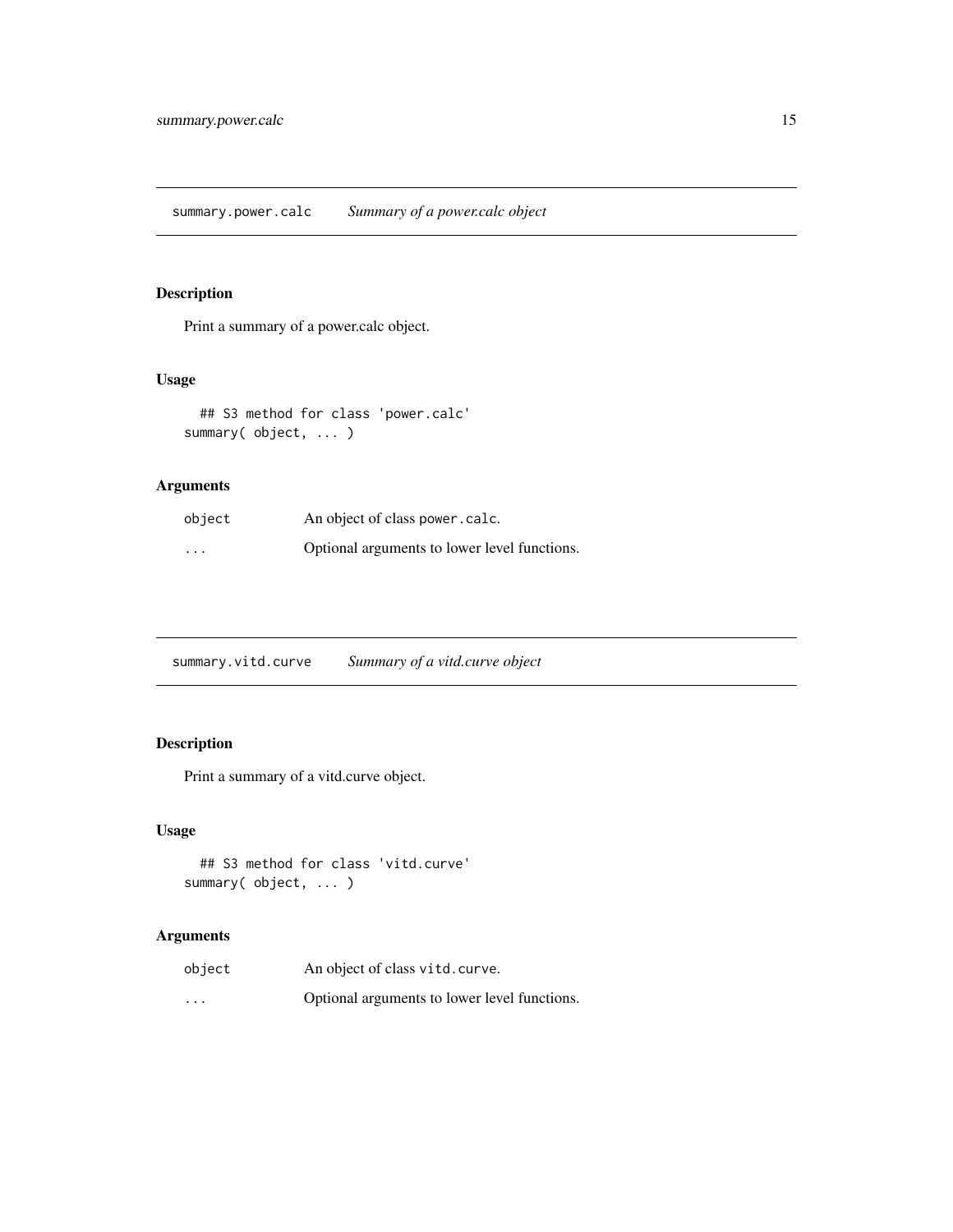<span id="page-15-1"></span><span id="page-15-0"></span>

Generates a vitamin D status profile curve for each individual in a group

#### Usage

```
vitd.curve( N, type = c("placebo","fixed-dose","dynamic-dose",
            "cross-placebo-fixed-dose", "cross-placebo-dynamic-dose"),
            start = 0, end = 2, cross = 0.5*(start + end), Min.Height = 10,
            Max.Height = 80, Flat.Height = 50, Spread.Min = 1,
       Spread.Max = 1, Spread.FH = 1, supp.dose = 20, north.hemi = TRUE, res = 40)
```

| N           | Integer, number of participants in the group.                                                                                                                      |
|-------------|--------------------------------------------------------------------------------------------------------------------------------------------------------------------|
| type        | Character, type of group, one of 'placebo', 'fixed-dose', 'dynamic-dose', 'cross-<br>placebo-fixed-dose', 'cross-placebo-dynamic-dose'.                            |
| start       | Integer, when the study started.                                                                                                                                   |
| end         | Integer, when the study ended.                                                                                                                                     |
| cross       | For crossover design, the fraction of the study before crossing over from [start, end]                                                                             |
| Min.Height  | Numeric, mean minimum height of curves.                                                                                                                            |
| Max.Height  | Numeric, mean maximum height of curves.                                                                                                                            |
| Flat.Height | Numeric, threshold height of curves when treatment group.                                                                                                          |
| Spread.Min  | Numeric, how the minimum heights of participants are spread around the mean.<br>1 corresponds to narrowest spread, 100 corresponds to most scattered spread.       |
| Spread.Max  | Numeric, how the maximum heights of participants are spread around the mean.<br>1 corresponds to narrowest spread, 100 corresponds to most scattered spread.       |
| Spread.FH   | Numeric, how the flat heights of participants are spread around the mean. 1<br>corresponds to narrowest spread, 100 corresponds to most scattered spread.          |
| supp.dose   | Numeric, fixed dosage administered in the traditional supplementation scheme.                                                                                      |
| north.hemi  | Logical argument. TRUE: to define summer/winter months as in the Northern<br>Hemisphere. FALSE: to define summer/winter months as in the Southern Hemi-<br>sphere. |
| res         | Resolution parameter for plotting of vitamin D curves.                                                                                                             |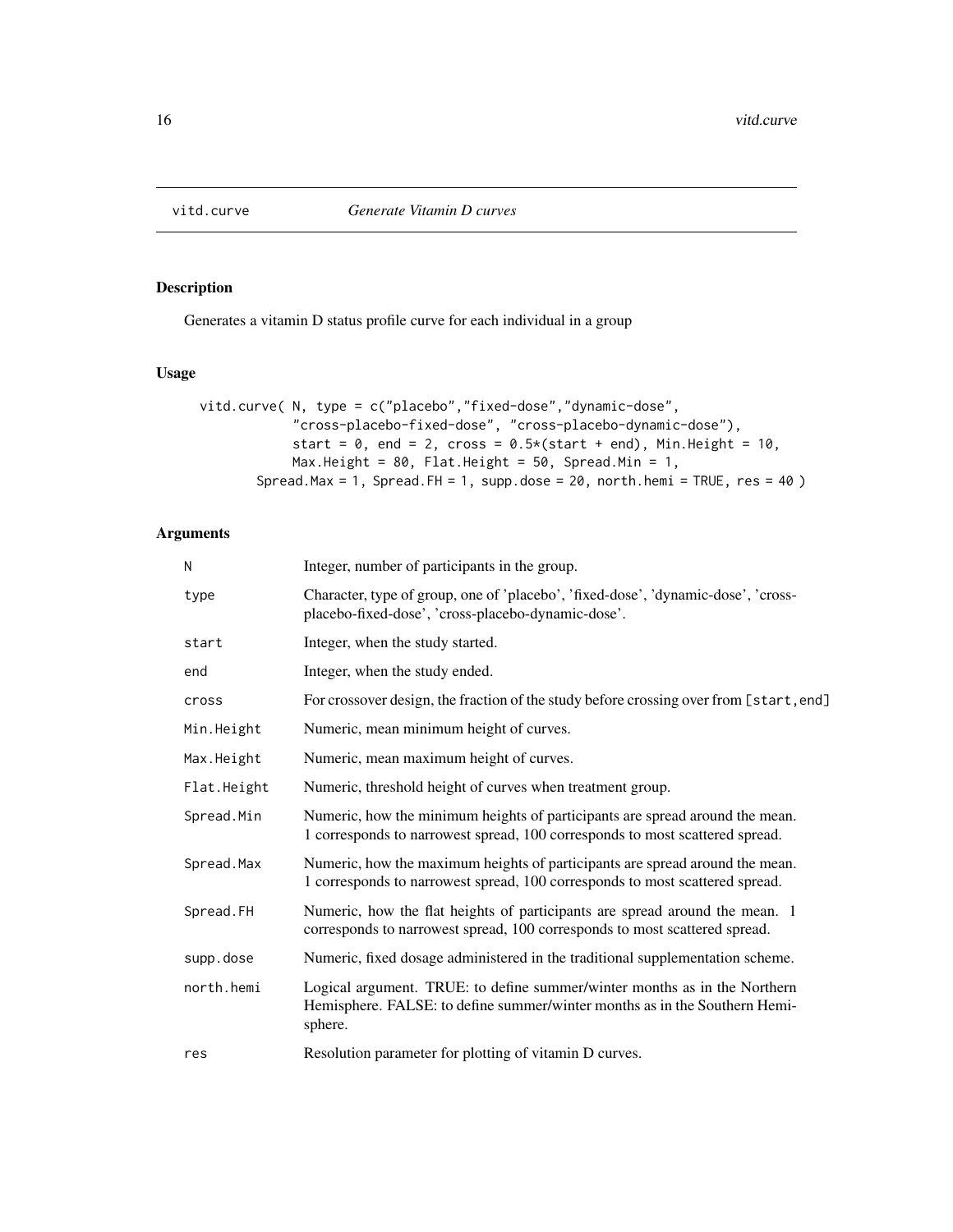## <span id="page-16-0"></span>vitd.curve 17

## Value

[vitd.curve](#page-15-1) returns an object of class vitd.curve that is a list. The list has the following slots.

| time        | The values of time in the study passed to plot. vitd. curve and exposure. levels.                |
|-------------|--------------------------------------------------------------------------------------------------|
| curve       | A list for input to plot. vitd. curve and exposure. levels including the fol-<br>lowing slots.   |
| outp        | Points to plot each individual's vitamin D curve.                                                |
| min.heights | The minimum height for each individual's curve.                                                  |
| max.heights | The maximum height for each individual's curve.                                                  |
| flatheights | The threshold level for each individual. Only returned if Treatment type.                        |
| min.height  | The mean minimum height for the group. Used as input to power.calc.                              |
| max.height  | The mean amplitude for the group. Used as input to power.calc.                                   |
| flatheight  | The mean threshold level for the group. Used as input to power . calc.                           |
| spread.min  | The group's spread around the minimum height. Used as input to power.calc.                       |
| spread.max  | The group's spread around the maximum height. Used as input to power.calc.                       |
| spread.fh   | The group's spread around the threshold level. Used as input to power.calc.                      |
| type        | The type of group. One of 'Placebo', 'Traditional', 'Treatment'. Used as input<br>to power.calc. |
| supp.dose   | The fixed supplementation dose when traditional supplementation group.                           |
| north.hemi  | Flag for which hemisphere the study is taking place in.                                          |